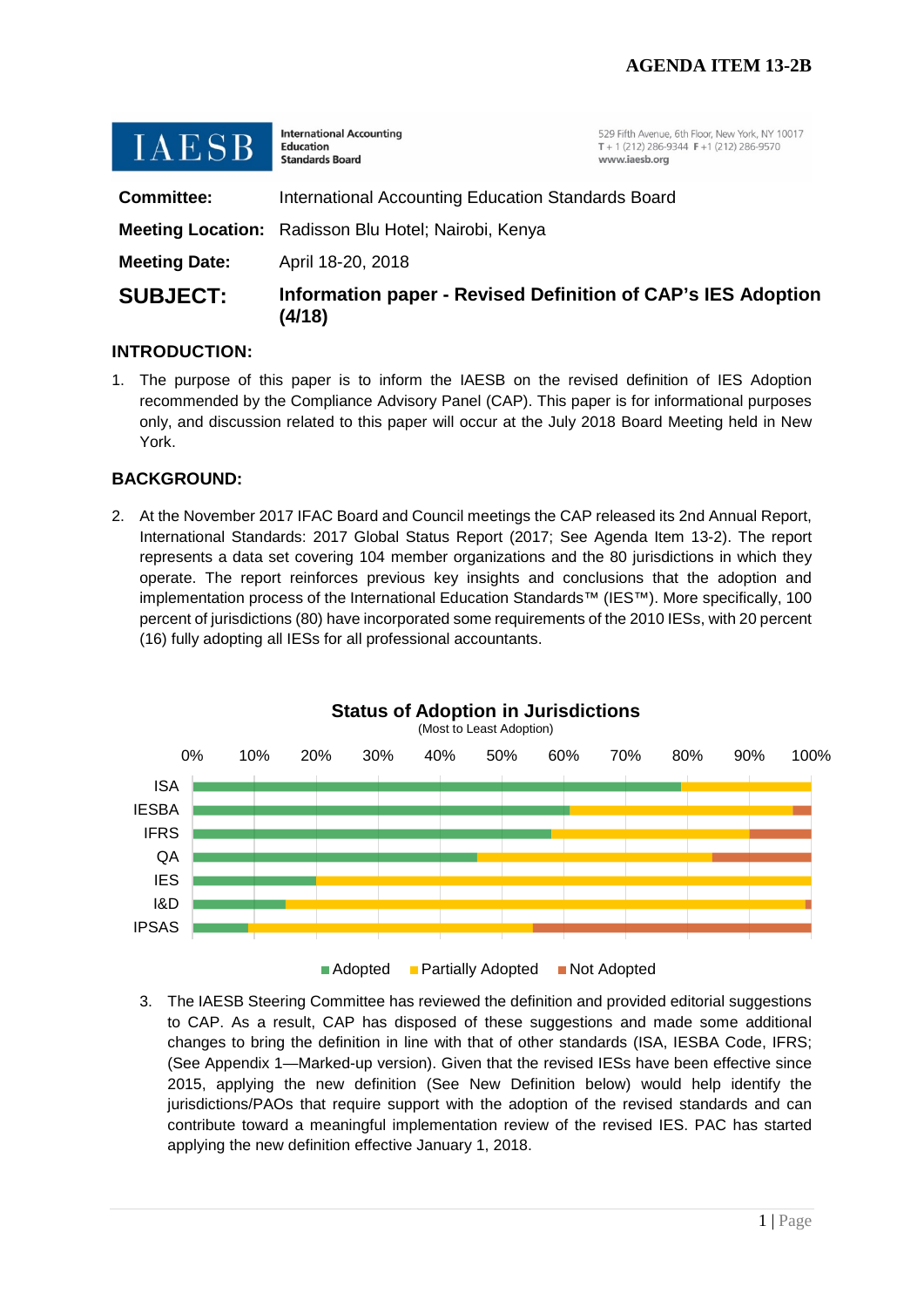## **New Definition**

| <b>International Education Standards (IES)</b> |                                                                                                                                                                                                                         |  |
|------------------------------------------------|-------------------------------------------------------------------------------------------------------------------------------------------------------------------------------------------------------------------------|--|
| <b>Adopted</b>                                 | The requirements of the IES in their entirety in effect as of the time of the assessment have<br>been adopted for all aspiring professional accountants and professional accountants as<br>defined in the jurisdiction. |  |
|                                                | The requirements from an earlier version of IES have been adopted.                                                                                                                                                      |  |
|                                                | or                                                                                                                                                                                                                      |  |
| $\blacktriangle$                               | The requirements of the IES in their entirety in effect as of the time of the assessment have                                                                                                                           |  |
| <b>Partially</b>                               | been adopted for a segment of the profession.                                                                                                                                                                           |  |
| <b>Adopted</b>                                 | or                                                                                                                                                                                                                      |  |
|                                                | Not all of the requirements of IES in effect as of the time of the assessment have been                                                                                                                                 |  |
|                                                | adopted for professional accountants.                                                                                                                                                                                   |  |
|                                                |                                                                                                                                                                                                                         |  |
| <b>Not</b>                                     | The requirements of the IES have not been adopted.                                                                                                                                                                      |  |
| <b>Adopted</b>                                 |                                                                                                                                                                                                                         |  |